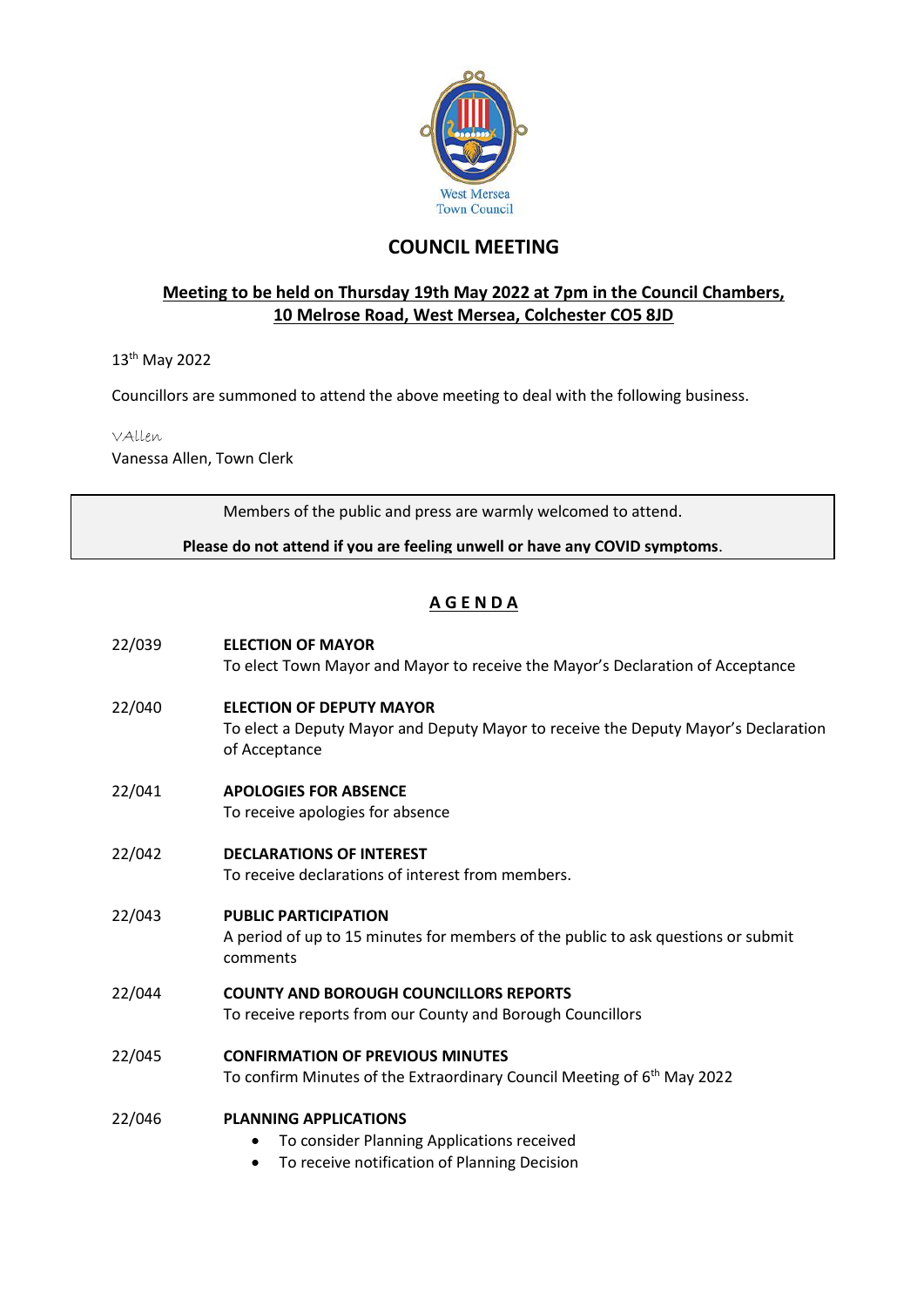|        | To approve payments made and to be made                                               |
|--------|---------------------------------------------------------------------------------------|
|        | To approve regular payments made by Direct Debit and BACS                             |
| 22/048 | <b>COMMITTEES</b>                                                                     |
|        | To consider and agree committee structures<br>٠                                       |
|        | To appoint members<br>٠                                                               |
|        | To appoint committee Chairs<br>٠                                                      |
|        | To review terms of reference for committees.                                          |
| 22/049 | <b>WORKING GROUPS</b>                                                                 |
|        | To consider and agree working groups, their membership and Chairs;                    |
|        | <b>Public relations Working Group</b><br>I.                                           |
|        | Parking Working Group<br>Ш.                                                           |
|        | III.<br><b>Bathing Rafts Working Group</b>                                            |
|        | IV.<br>Loft reorganisation Working Group                                              |
| 22/050 | <b>REPRESENTATIVES</b>                                                                |
|        | To consider and agree representatives;                                                |
|        | <b>CALC</b> representative<br>I.                                                      |
|        | Health & Safety representative<br>Ш.                                                  |
|        | III.<br><b>ENORI representative</b>                                                   |
|        | IV.<br>Flood Defence Scheme representative                                            |
| 22/051 | STANDING ORDERS AND FINANCIAL REGULATIONS                                             |
|        | Review and adoption of Standing Orders and Financial Regulations                      |
| 22/052 | <b>POLICY REVIEWS</b>                                                                 |
|        | To review and agree polices                                                           |
|        | Code of Conduct<br>Ι.                                                                 |
|        | <b>Complaints Procedure</b><br>Ш.                                                     |
|        | III.<br><b>Customer Service Standard</b>                                              |
|        | IV.<br>Documents and Records Policy                                                   |
|        | V.<br>Co-option Procedure                                                             |
| 22/053 | <b>ASSET REVIEW</b>                                                                   |
|        | Review of inventory of land and other assets including buildings and office equipment |
| 22/054 | <b>INSURANCE</b>                                                                      |
|        | Confirmation of arrangements for insurance cover in respect of all insurable risks    |
| 22/055 | <b>SUBSCRIPTIONS</b>                                                                  |
|        | Review of the Councils subscriptions                                                  |
|        | <b>Essex Association of Local Councils</b><br>$\bullet$                               |
|        | <b>Colchester Association of Local Councils</b><br>$\bullet$                          |
|        | Society of Local Council Clerks (Clerks membership)<br>٠                              |
|        | Institute of Cemetery and Crematorium Management<br>$\bullet$                         |
|        | <b>Rural Community Council of Essex</b><br>٠                                          |
|        | <b>Open Spaces Society</b>                                                            |
|        | <b>Essex Playing Fields Association</b><br>$\bullet$                                  |
| 22/056 | <b>CHANGING PLACES</b>                                                                |
|        | To receive an update                                                                  |

22/047 **APPROVAL OF PAYMENTS**